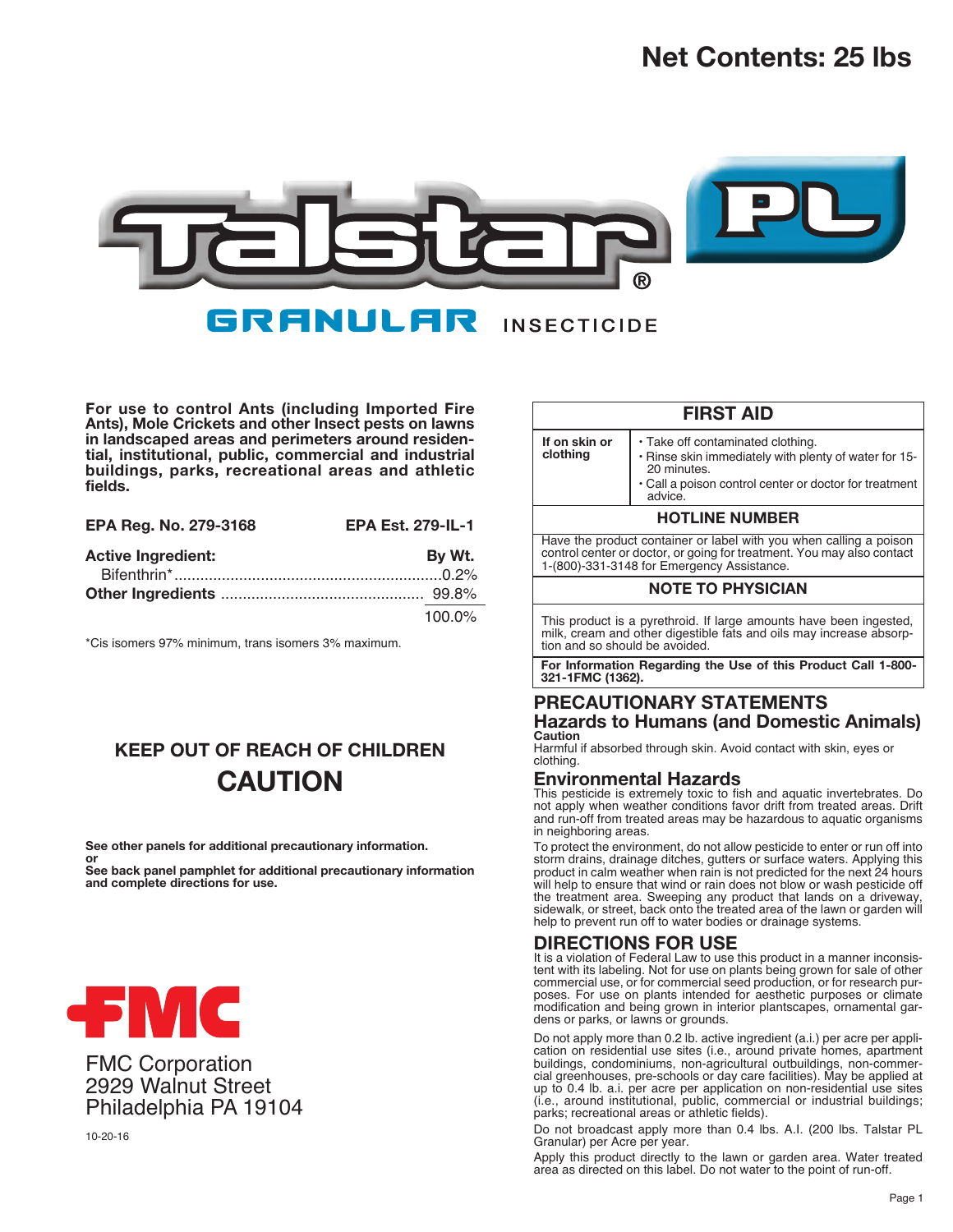Do not make applications during rain.

Not for use on golf courses, sod farms, nurseries, in commercial greenhouses or on grass grown for seed.

## **STORAGE AND DISPOSAL**

#### **Prohibitions**

Do not contaminate water, food or feed by storage or disposal.

**Pesticide Storage** Keep out of reach of children and animals. Store in original containers only. Store in a cool, dry place and avoid excess heat. Carefully open containers. After partial use close tightly.

In case of spill, avoid contact, isolate area and keep out animals and unprotected persons. Confine spills. **Call CHEMTREC (Transportation and spills): (800) 424-9300.**

To confine spill: Cover to prevent dispersal. Place damaged package in a holding container. Identify contents.

#### **Pesticide Disposal**

Wastes resulting from the use of this product may be disposed of on site or at an approved waste disposal facility.

#### **Container Disposal**

Paper and plastic bags: **Non-refillable. Do not reuse or refill this container.** Completely empty bag into application equipment. Then offer for recycling, if available, or dispose of empty bag in a sanitary landfill or by incineration, or, by burning. Do not burn unless allowed by state or local authorities. If burned, stay out of smoke.

#### **LAWN AND PERIMETER APPLICATIONS**

**Lawn Application:** Broadcast Talstar® PL granular insecticide with suitable application equipment to ensure uniform coverage over the treatment area.

## **APPLICATION RATES**

The application rates listed in the following table will provide excellent control of the respective pests under typical conditions. However, at the discre-<br>tion of the applicator, Talstar PL may be applied at up to 0.4 lb Al/A to<br>control each of the pests listed in this Table. However, for resident use, do not apply more than 0.2 lbs. A.I. per Acre per application.

| Pest                                                                                                                                                                                                                                                                                                                                                                                    | Active ingredient<br>lbs. per acre | <b>Application Rate</b><br>Talstar PL |                                       |  |
|-----------------------------------------------------------------------------------------------------------------------------------------------------------------------------------------------------------------------------------------------------------------------------------------------------------------------------------------------------------------------------------------|------------------------------------|---------------------------------------|---------------------------------------|--|
| Armyworms <sup>1</sup><br>Cutworms <sup>1</sup><br>Sod Webworm <sup>1</sup>                                                                                                                                                                                                                                                                                                             | 0.1<br>lbs. Al/A                   | 50 lbs.<br>per acre                   | $1.15$ lbs.<br>per 1000 sq. ft.       |  |
| <b>Annual Bluegrass Weevil</b><br>(Hyperodes) (Adult) <sup>2</sup><br>Billbugs (Adult) <sup>®</sup><br><b>Black Turfgrass Ataenius</b><br>(Adult) <sup>4</sup><br>Leafhoppers<br>Mealybugs                                                                                                                                                                                              | $0.1 - 0.2$<br>lbs. Al/A           | $50 - 100$ lbs.<br>per acre           | $1.15 - 2.3$ lbs.<br>per 1000 sq. ft. |  |
| Ants<br>Centipedes<br>Chinch Bugs <sup>5</sup><br>European Crane Flies<br>$(larvae)^6$<br>Fleas (Larvae)'<br>Fleas (Adult)<br>Imported Fire Ants<br>$(Adult)^c$<br><b>Imported Fire Ants</b><br>$(Mounds)^8$<br><b>Millipedes</b><br>Mole Cricket (Adult) <sup>9</sup><br>Mole Cricket (Nymph) <sup>10</sup><br>Pillbugs<br>Scorpions <sup>11</sup><br>Sowbugs<br>$Ticks$ <sup>12</sup> | $0.2 - 0.4$<br>lbs. Al/A           | 100 - 200 lbs.<br>per acre            | $2.3 - 4.6$ lbs.<br>per 1000 sq. ft.  |  |

**In New York State, this product may NOT be applied to any grass or turf area within 100 feet of a water body (lake, pond, river, stream, wetland, or drainage ditch).**

**In New York State, do make a single repeat application of Talstar PL Granular if there are signs of renewed insect activity, but not sooner than two weeks after the first application.**

#### **Comments**

'**Armyworms, Cutworms, and Sod Webworms:** To ensure optimum control, irri-<br>gate the treated area with up to 0.1 inches of water immediately after application<br>to activate (release from the granule) the insecticide.

<sup>2</sup> Annual Bluegrass Weevil *(Hyperodes) adults: Applications should be timed to*<br>control adult weevils as they leave their overwintering sites and move into grass<br>areas. This movement generally begins when *Forsythia* is

cludes when flowering dogwood is in full bloom. Consult your State Cooperative Extension Service for more specific information regarding application timing.

3 **Billbug adults:** Applications should be made when adult billbugs are first observed during April and May. Degree day models have been developed to opti-<br>mize application timing. Consult your State Cooperative Extension Service for<br>information specific to your region. In temperate regions, spring

4 **Black Turfgrass Ataenius adults:** Applications should be made during May and July to control the first and second generation of black turfgrass ataenius adults,<br>respectively. The May application should be timed to coincide with the full bloom<br>stage of Vanhoutte spiraea (Spiraea vanhouttei) and hors

5 **Chinch Bugs:** Chinch bugs infest the base of grass plants and are often found in the thatch layer. Irrigate the treated area with up to 0.25 inches of water immediately after application to activate (release from the granule) the insecticide. Chinch<br>bugs can be one of the most difficult pests to control in grasses and the higher<br>applications rates may be required to control populati nymphs and adults during the summer.

<sup>6</sup>**European Crane Flies:** Treatments should be made to control early to mid-sea-<br>son larvae (approximately August – February) as they feed on plant crowns.<br>Treatments made to late-season larvae (approximately March - Apri dations for your area.

7 **Flea larvae:** Flea larvae develop in the soil of shaded areas that are accessible to pets or other animals. Irrigate the treated area with up to 0.5 inches of water immediately after application to activate (release from the granule) the insecticide.

<sup>8</sup>**Imported Fire ants:** Control will be optimized by combining broadcast applications that will control foraging workers and newly mated fly-in queens with mound<br>treatments that will control existing colonies. If the soi hours.

<sup>9</sup>Mole Cricket adults: Achieving acceptable control of adult mole crickets is difficial<br>cult because preferred grass areas are subject to continuous invasion during the<br>early spring by this extremely active stage. Applica diately after treatment. If the soil is not moist, then it is important to irrigate before application to bring the mole crickets closer to the soil surface where contact with the insecticide will be maximized. Grass areas that receive pressure from adult mole crickets should be treated at peak egg hatch to ensure optimum control of subsequent nymph populations (see below).

<sup>10</sup>**Mole Cricket nymphs:** Grass areas that received intense adult mole cricket pressure in the spring should be treated immediately prior to peak egg hatch.<br>Optimal control is achieved at this time because young nymphs are more suscep-<br>tible to insecticides and they are located near the soil surface maintain acceptable control. Applications should be made as late in the day as<br>possible and should be watered in with up to 0.5 inches of water immediately after<br>treatment. If the soil is not moist, then it is important to to bring the mole crickets closer to the soil surface where contact with the insecti-cide will be maximized.

<sup>11</sup>Scorpions: To ensure optimum control, treat the building perimeter at dusk to<br>prevent outdoor scorpions from entering the building. Scorpions reside hidden in<br>cracks and voids during the day and are active at night at scorpions will fluoresce. These areas should also be treated. Prior to treatment, to increase treatment efficacy, remove trash, debris, or firewood that scorpions may use as resting sites.

<sup>12</sup>Ticks (Including ticks that may transmit Lyme Disease and Rocky<br>Mountain Spotted fever]: Do not make spot applications. Treat the entire area<br>where exposure to ticks may occur. Use higher application rates when treatin surrounding areas on host animals. Do not allow public use of treated areas during application.

**Deer ticks** *(Ixodes sp.)* have a complicated life cycle that ranges over a two year<br>period and involves four life stages. Applications should be made in mid to late-<br>spring to control larvae and nymphs that reside in the

**American dog ticks** may be a considerable nuisance in suburban settings, particularly where homes are built on land that was previously field or forest. These<br>ticks commonly congregate along paths or roadways where humans are likely to<br>be encountered. Applications should be made as necessary from early fall to control American dog tick larvae, nymphs and adults.